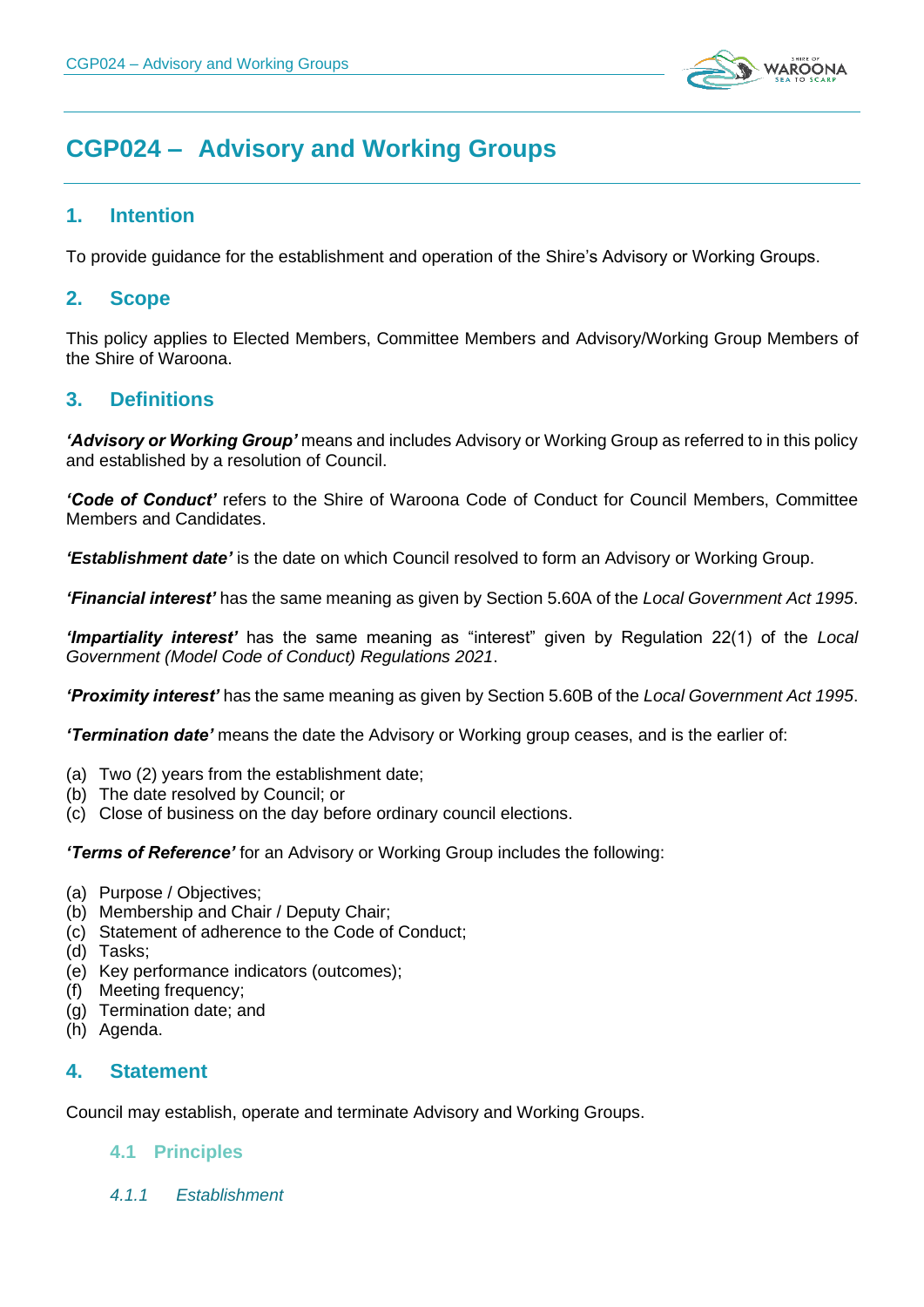

Council may, by resolution, establish an Advisory or Working Group to:

- (a) facilitate Council member, stakeholder and/or community input and involvement opportunities; and
- (b) provide advice and support to the Shire, in regard to strategic, special interest, project and/or operational activities.

Advisory or Working Groups established pursuant to this Policy are not and are not intended to be Committees established under Section 5.8 of the *Local Government Act 1995*. Advisory or Working Groups cannot be given delegated powers and duties by Council.

## *4.1.2 Operation*

Where not already determined by Council, the first business of each Advisory or Working Group will be to recommend draft Terms of Reference. These will include, but are not limited to:

- (a) Purpose / Objectives;
- (b) Membership and Chair;
- (c) Statement of adherence to the Code of Conduct;
- (d) Tasks;
- (e) Key performance indicators;
- (f) Meeting frequency;
- (g) Termination date; and
- (h) Agenda.

Once the draft Terms of Reference have been produced they shall be submitted to Council, via the Chief Executive Officer through a report, for approval.

Advisory or Working Groups will operate in accordance with the Council approved Terms of Reference.

#### **4.2 Policy Guidance**

#### *4.2.1 Terms of Advisory and Role*

Advisory or Working Groups are to operate within the Terms of Reference approved by Council and the following general framework:

- (a) The role of an Advisory or Working Group is to act in an advisory and consultative capacity, providing the Shire's Administration and Council with its views and/or proposals relevant to the Objectives for which the group was established.
- (b) The Advisory or Working Group will only consider matters referred to it by Council.
- (c) An Advisory or Working Group has no decision-making powers and does not have any authority to act on behalf of the Shire. In operation, the group cannot direct employees, call tenders, award contracts, expend monies, direct volunteers or do anything which is the responsibility of the Shire.
- (d) Should an Advisory or Working Group wish to inform Council of its position on any matter, or to action any matter not already within the approved budget or being carried out administratively, then a formal recommendation to Council must be provided, via a majority vote of the members.
- (e) Advisory or Working Group meetings will be conducted in an informal manner, providing opportunities for ideas to be raised and general discussion.
- (f) Advisory or Working Group members (Shire President excepted) either collectively or individually are not authorised to speak on behalf of the Shire or provide comment to the media or other persons, in respect of any item under consideration, unless authorised by the Shire President and Chief Executive Officer.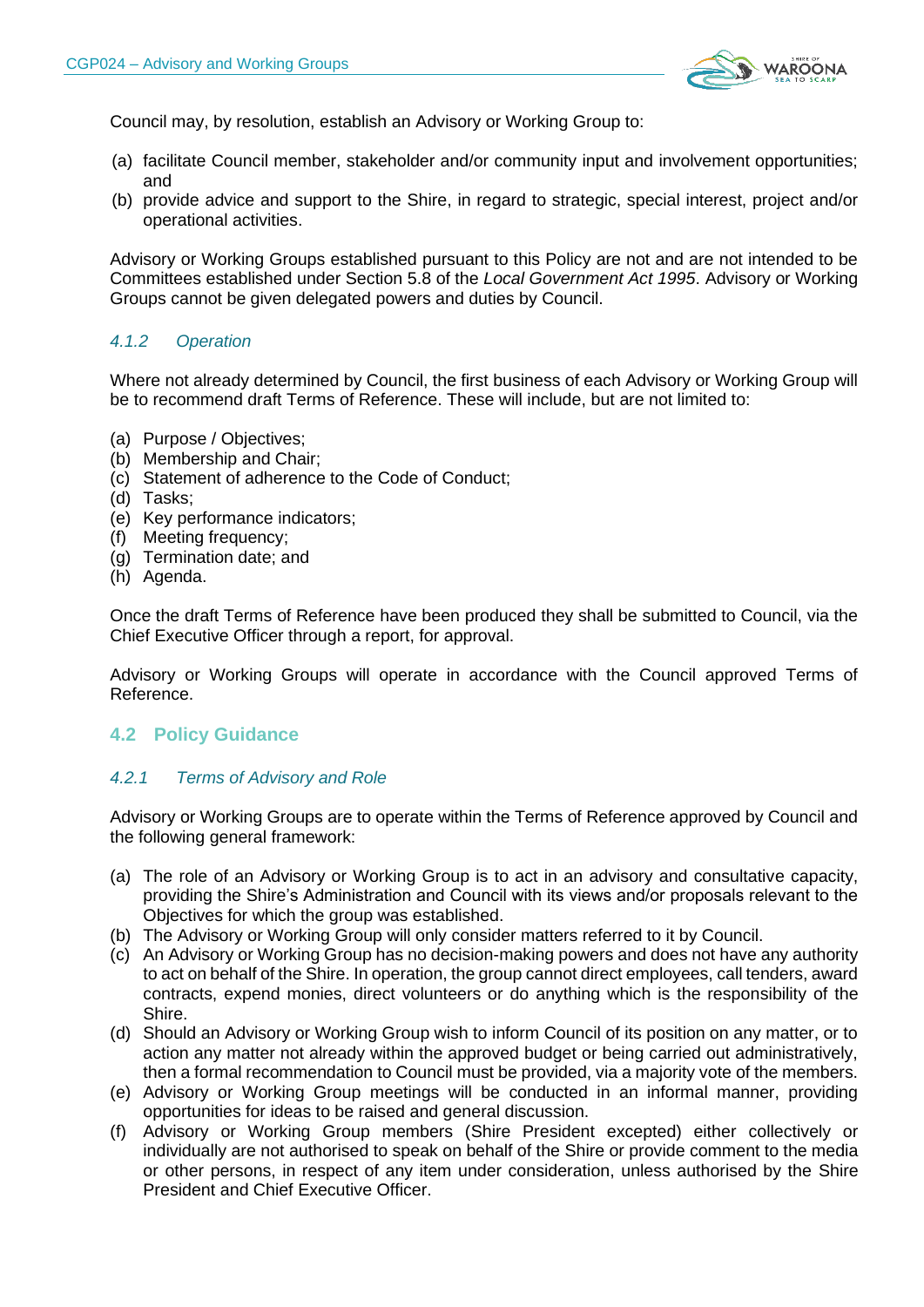

(g) Matters determined by the Chief Executive Officer or Chairperson to be confidential are to be dealt with by the members as such. Members are not permitted to reveal the nature or content of confidential material provided to the Advisory or Working Group outside of that Group.

## *4.2.2 Role of the Chairperson*

- (a) The Advisory or Working Group Chairperson is to be appointed by Council.
- (b) The Council appointed Chairperson will preside at all meetings. In the absence of the Chairperson, a person elected by the quorum will assume the Chair for that meeting. Preferably, the Advisory or Working Group should be chaired by a Council member (if possible), or then by a Senior Shire Officer.
- (c) The Chairperson (in liaison with the most Senior Shire Officer appointed to the Advisory or Working Group) shall ensure that the Advisory or Working Group operates in accordance with this Policy at all times.

## **4.3 Meeting Procedures**

#### *4.3.1 Meetings*

- (a) Unless approved by Council or there is a need to address an urgent issue (the latter to be agreed by the Chairperson and the Chief Executive Officer), the Advisory or Working Group shall meet as required. Additional meetings may be convened at the discretion of the Chief Executive Officer.
- (b) At the first meeting, the Advisory or Working Group shall determine a Schedule of Meeting dates for the remainder of the year.

#### *4.3.2 Quorum*

A quorum will be by simple majority plus one.

#### *4.3.3 Agendas*

- (a) The Chairperson will determine the Agenda for each meeting. Members may submit items for consideration and listing on the Agenda.
- (b) All meetings shall be confined to items listed on the Agenda, unless the Chairperson wishes to bring up an urgent item.

#### *4.3.4 Minutes / Meeting Notes*

- (a) The relevant Senior Shire Officer having responsibility for the Advisory or Working Group, in liaison with the Advisory or Working Group Chairperson, shall be responsible to ensure the preparation and accuracy of the Minutes/meeting notes.
- (b) Items considered at the meeting do not need to be voted upon. However, the minutes/meeting notes of the Group will record a vote on all actions and advice positions. They will not reflect verbatim discussion on issues or matters discussed during debate prior to agreement being reached. At the end of each meeting, the Shire's Officer in attendance will read out the agreed actions and any points of agreement to the meeting to ensure they are accurately reflected to the consensus view, prior to the meeting voting on the actions or advice positions.
- (c) Matters that the Advisory or Working Group wish to bring to Council formally are to be voted on as formal recommendations.
- (d) The view and proposals of an Advisory or Working Group are to be recorded in Minutes/meeting notes and retained in the Shire's record keeping systems.
- (e) Minutes/meeting notes of the meeting will be prepared by the Responsible Officer and distributed to members within ten (10) working days after the date of the meeting.
- (f) The Minutes/meeting notes shall accurately record the details of any disclosure of interest and the extent of such interest.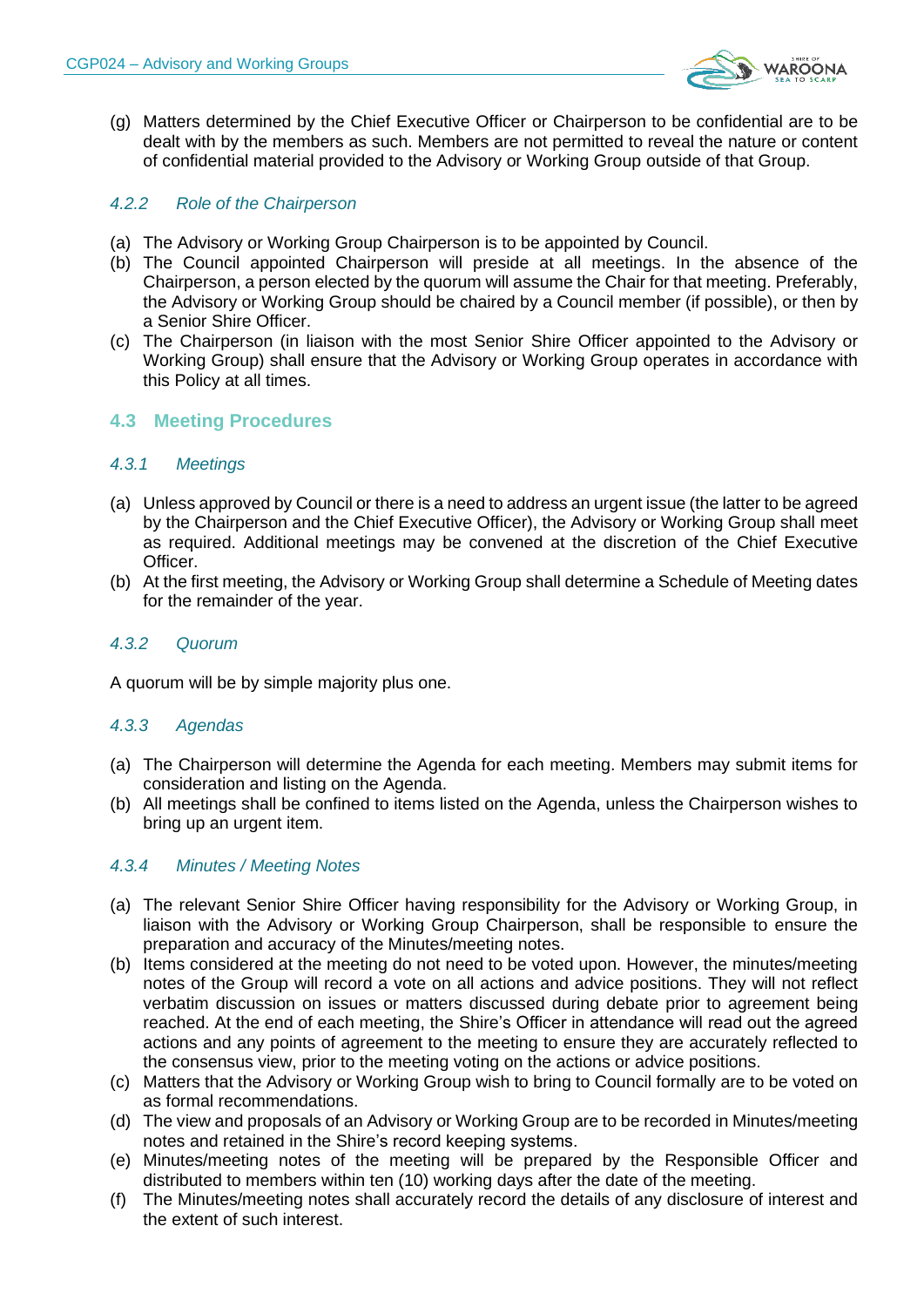

- (g) The Minutes/meeting notes shall record the times any person who has made a disclosure, has departed and/or re-enters the meeting.
- (h) Minutes/meeting notes not requiring a Council decision will be circulated to all elected members and each member of the Advisory or Working Group and shall be records managed.
- (i) Unconfirmed Minutes/meeting notes requiring a decision of Council are to be reported through relevant Directorate reports, with any recommendations regarding the views and proposals of the Advisory or Working Group, to the next available Ordinary Council Meeting, where practicable.
- (j) Reports will consider each proposal to ensure it is:
	- i. Consistent with the Shire's established strategic and operational planning and the objectives for which the Advisory or Working Group was established;
	- ii. Within the Shire's capacity relevant to staffing, resources and adopted budget and also operational effectiveness and efficiencies; and
	- iii. Endorsed by Council resolution, where funding from external sources is proposed.

# **4.4 Administrative Action and Support**

- (a) A Shire Officer will be assigned to provide administrative support to the Advisory or Working Group. This person will be responsible for the following:
	- i. Issuing of the Agenda;
	- ii. Recording of Apologies prior to the meeting;
	- iii. Preparation of the Minutes/meeting notes;
	- iv. Room booking; and
	- v. Bringing formal recommendations to Council through reports.
- (b) Advisory or Working Group meetings will not be catered aside from tea, coffee, water and biscuits.
- (c) Any items which have been dealt with by the Advisory or Working Group will only be implemented by the Shire's Administration once approved by Council, except where an action is carried out in the normal course of the Shire's budgeted activities.

# **4.5 Code of Conduct**

- (a) The Shire's Code of Conduct shall apply to members of the Advisory or Working Groups.
- (b) Members will be advised of the relevant provisions of the Shire's Code of Conduct and must comply with the relevant requirements. A copy of the Code of Conduct will be provided to each member upon their appointment.
- (c) All members shall be required to declare any conflicts of interest in matters being considered by the Group.
- (d) The Shire's Chief Executive Officer is available to provide any assistance or guidance concerning the Code of Conduct or any matters of Interest.

# **4.6 Conflict of Interest**

- (a) Although the financial, proximity and impartiality interest provisions of the *Local Government Act 1995* do not apply to an Advisory or Working Groups (as it is not a Council appointed committee approved under section 5.8 of the *Local Government Act 1995*), all conflict of interest need to be recognised, to ensure that probity is maintained at all times.
- (b) If a matter is being discussed by the Advisory or Working Group and a member has a financial or proximity interest in the matter, then the member is required to declare the interest and remove themselves from the meeting whilst discussion on that issue is taking place.
- (c) If a member discloses a financial or proximity interest in a matter under consideration by the Group and wishes to remain and participate in the meeting, the member may consider whether the interest is:
	- i. trivial or insignificant; or
	- ii. an interest in common to a significant number of electors or ratepayers;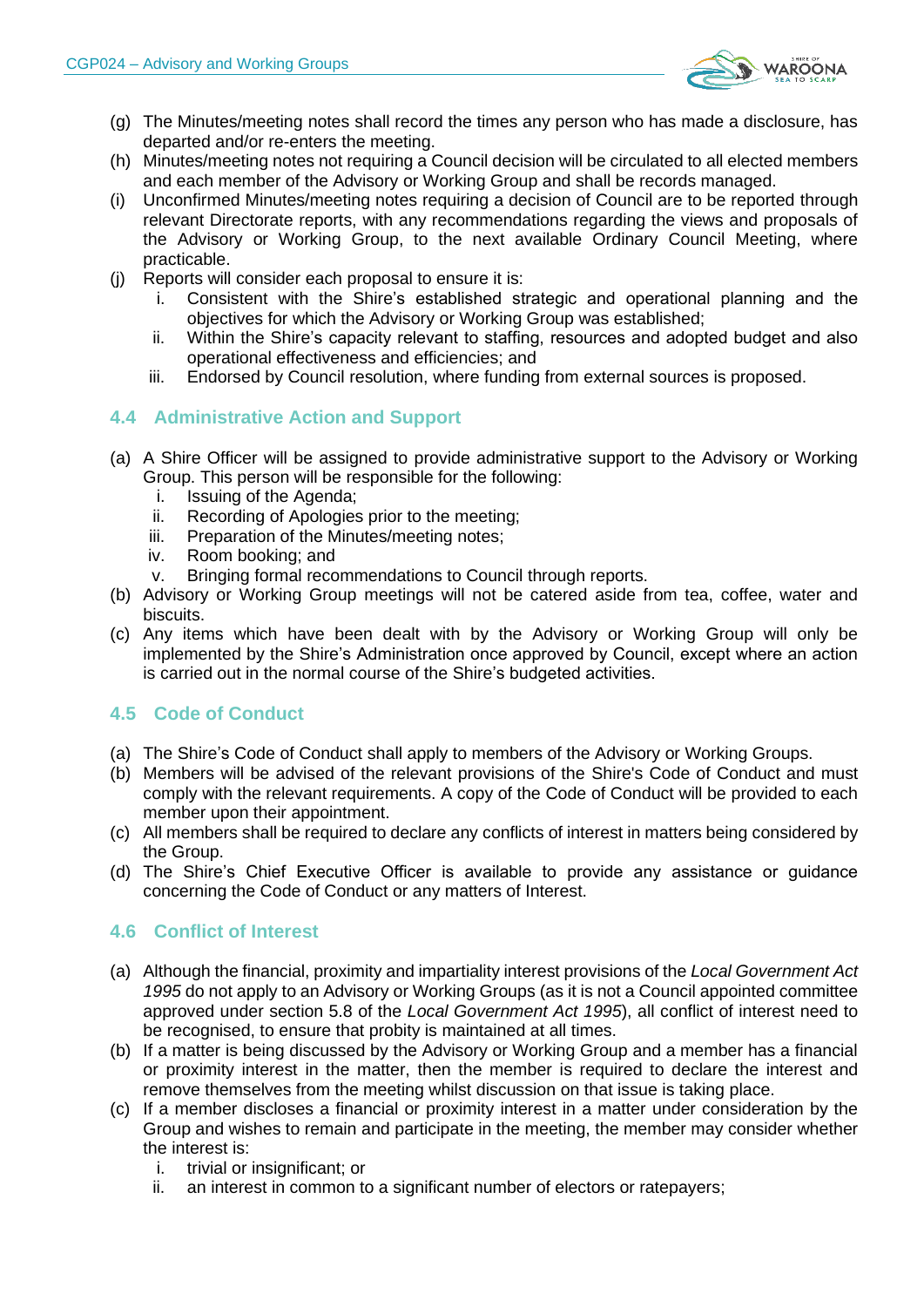

the member shall make the request to the Chairperson to remain and participate at the meeting and not only disclose the nature of their interest, but also the extent of that interest. If the Disclosing member is the Chairperson, such disclosure shall be made to the meeting.

- (d) The member shall then depart the meeting, whilst the meeting considers the request. The meeting shall then determine that the member should:
	- i. not participate in that part of the meeting;
	- ii. remain in the meeting and participate in discussion; or
	- iii. remain in the meeting only, but not participate in discussion on the matter.
- (e) Once the meeting has made a decision concerning a request, the Chairperson shall inform the member of the decision and the member shall comply with the Meeting's decision.
- (f) The Minutes/meeting notes shall record the member's disclosure of interest and the extent of the interest. They shall also record the times a disclosing member has departed and/or reentered the meeting and/or is absent from the meeting during the item of interest.
- (g) If a member is unsure whether they have an interest in a matter, they are encouraged to raise the issue with the Senior Shire Officer in attendance at the meeting to assist (though not direct) them in their decision.

# **4.7 Insurances**

Where available through its insurance provisions the Shire will arrange all insurance to cover Advisory or Working Group members whilst discharging their normal course of duty.

## **4.8 Membership**

- (a) Membership of an Advisory or Working Group is to be determined by Council on a basis of relevancy to the purpose for which the group has been established.
- (b) Membership may include; Council delegate/s (Council members), employees and representatives of stakeholder organisations and members of the community.
- (c) Where Advisory or Working Group membership includes representatives of stakeholder organisations, the Shire shall seek written nomination/s from the organisation/s.
- (d) Where Advisory or Working Group membership includes representatives to be drawn from members of the community, the Shire shall publicly advertise and call for nominations to be received within a defined period. Members are to be appointed by Council based on demonstrated knowledge, skills and/or understanding relevant to the purpose for which the Advisory or Working Group has been established or based on any other criteria determined by Council.
- (e) In order to facilitate specific aspects of the operations of an Advisory or Working Group, membership with required skills or knowledge may also be co-opted on an 'as required' basis, by either the Chief Executive Officer or Advisory or Working Group Chairperson.
- (f) Should a member resign from the Advisory or Working Group the Chief Executive Officer may appoint a replacement member/s from the Expression of Interest list.

# **4.9 Tenure of Appointment**

- (a) Council will appoint a member to the Advisory or Working Group including the prescribed Term and any conditions.
- (b) Unless determined otherwise by Council the Advisory or Working Group membership tenure is from the date of approval by Council until the termination date.
- (c) If a member fails to attend three (3) consecutive meetings of the Advisory or Working Group, his/her appointment shall be automatically terminated, unless Leave of Absence has been granted and approved by the Advisory or Working Group. The Chief Executive Officer shall advise any member, in writing, when their membership of a Group is terminated.
- (d) Council may terminate the appointment of any member prior to the expiry of his/her term, if:
	- i. the Chairperson and Chief Executive Officer are of the opinion that the member is not making a positive contribution to deliberations of the group; or
	- ii. the member is found to be in breach of the Code of Conduct or a breach or contravention of the *Local Government Act 1995*, or its subsidiary legislation; or